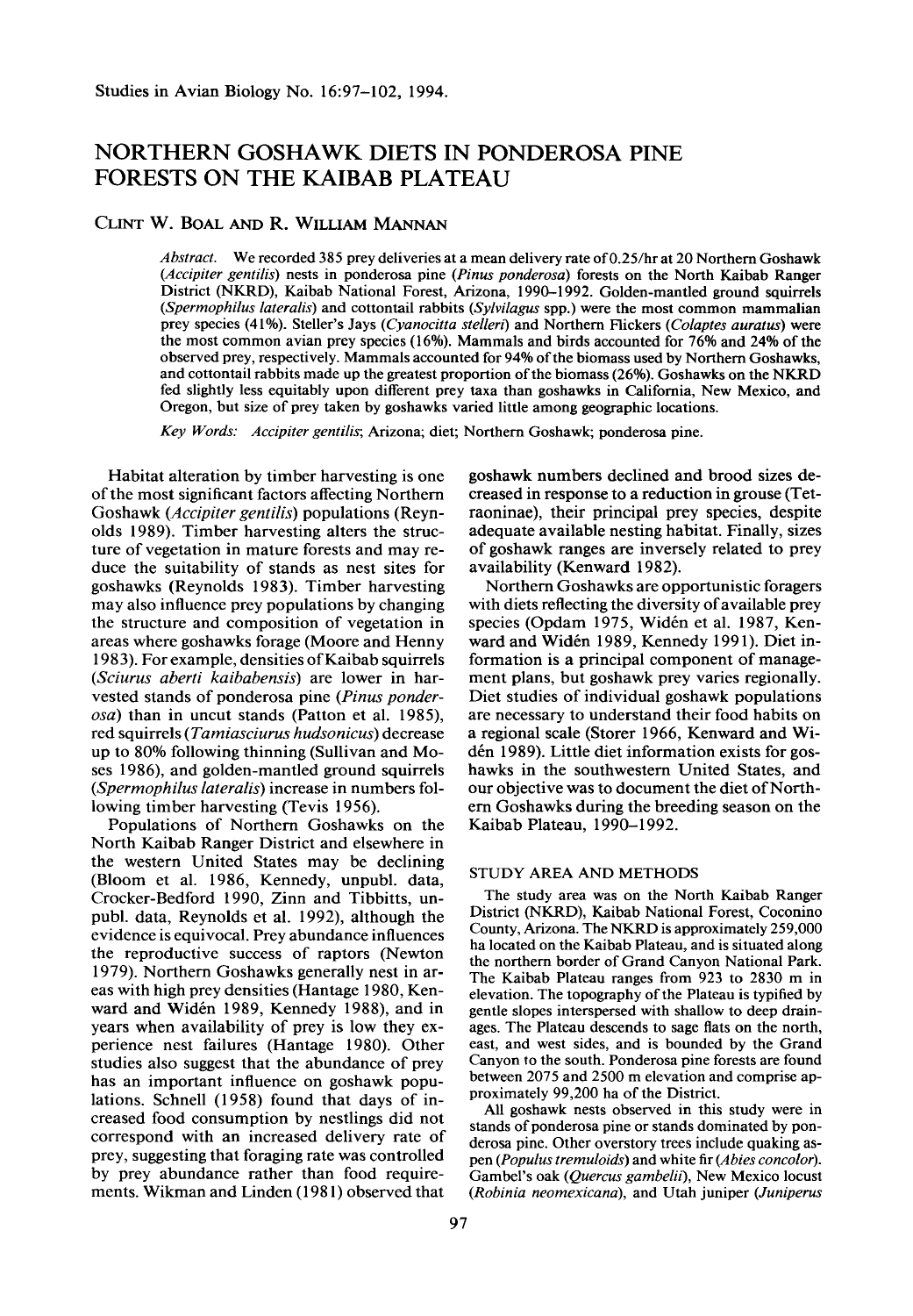**osteosperma) were common understory species found along drainages and slopes in all stands.** 

**We observed eight Northern Goshawk pairs each year in 1990 and 199 1, and six pairs in 1992. One pair failed each year, and we obtained insufficient data from the failures in 1990 and 1991 to include them in our analyses. We collected dietary data for the remaining 20 nesting goshawk pairs during 1539 hours of obser**vation  $(\bar{X} = 76.8 \text{ hour/nest } \pm 19.3 \text{ SD})$ ; we did not **study any nesting pair for more than one successful breeding season.** 

#### **REPRODUCTIVE SUCCESS**

**We documented nest site productivity for all nests observed in this study. We estimated hatching and fledging dates when not actually observed and we attempted to date and identify causes of nestling mortalities.** 

#### **PREY DELIVERIES**

**We determined food habits by directly observing prey brought to the nest by adult goshawks. Observations at the nest are considered the least biased and most accurate way to assess diet of diurnal raptors (Errington 1930,1932; Mader 1975; Snyder and Wiley**  1976; Zeisemer 1981; Marti 1987; Mersmann et al. **1992: Bielefeldt et al. 1992). The techniaue. however. does have weaknesses, including: (1) it requires con: siderable time; (2) the probability of identifying different prey types is not always equal because the prey often are plucked, decapitated, or skinned prior to delivery to the nest; and (3) no information can be collected about the items consumed by adults away from the nest.** 

**We located active goshawk nests from mid-May to early June by visiting historic nest sites in ponderosa pine forests on the NKRD. The only constraints on our selection of nesting pairs to study were that the pair had not been used in previous years of the study, and the nest was situated in such a way that it could be observed from ground or tree blinds. The order of nest observations was randomly selected during the first rotation, and followed the initial order during following rotations until fledging except when the nest failed or weather prevented access to nest sites. We began observations at each nest in the afternoon and continued until sundown, resuming at dawn until the time of initiation the previous day. We observed the nests from cloth blinds located on the ground or in**  trees a mean distance of 53 m  $(\pm 17.6 \text{ SD})$  from the nest **trees. Blinds were constructed over a 2-3 day period to decrease disturbance to the nesting pair (Fyfe and Olendorff 1976, Marti 1987). We initiated our observations during late incubation or early nestling stages. Approximately 5-7 days after fledging we discontinued observations because prey deliveries often occurred away from the nest.** 

**We identified prey deliveries to species with binoc**ulars and  $15-45 \times$  spotting scopes. We tabulated the **identified prey and used an Analysis of Variance for Ranked Data test (Winer 197 1) to investigate variance among nests. We used chi-square tests (Sokal and Rohlf 198 1) to examine changes in diet composition on basis of mammal and avian prey, and individual species for**  **which there were sufficient samples, through the nesting season.** 

**We categorized prey into a priori size classes based on Storers ' (1966) cubic function size class system. We calculated the mean weights for adult mammalian species from the collection weight of museum specimens in the University of Arizona mammal collection; museum specimens were from various regions throughout their ranges in Arizona. We only used adult weights when calculating average mammal biomass. Weights for adult avian species were taken from Dunning (1984). Estimates of avian weights for the age classes of nestling-fledgling, subadult, and unknown age were computed following Bielefeldt et al. (1992).** 

**We categorized unidentified mammals as being small or large and assigned them the average weight of iden**tified mammals occurring in size classes  $1-12$  ( $\bar{X} =$  $164.8 \text{ g} \pm 61.4 \text{ s}$  for small mammals, and size classes  $13-20 \tilde{X} = 676.4 \text{ g} \pm 42.2 \text{ SD}$  for large mammals. **We categorized unidentified avian prey as small, medium, or large and assigned them the average weight**  of identified birds occurring in size classes  $1-3$  ( $\bar{X}$  = 19.8 g  $\pm$  0 sp), 4–6 ( $\bar{X}$  = 45.6 g  $\pm$  14.1 sp), and 7–8  $(\bar{X} = 96.7 \text{ g} \pm 7.2 \text{ SD})$ , respectively. We also noted **when prey was cached or retrieved from a cache, and excluded the cache retrievals from diet assessment (Johnson 198 1).** 

## **PREY REMAINS**

**Goshawks often remove plumage and pelage from their prey in the nest area or at the nest structure. We collected prey remains (i.e., feathers, fur, skin, skeletal parts) found in the nest area following each observation period. We also removed prey remains from nests whenever nest trees were climbed to band nestlings.** 

**We cataloged prey remains to nest number and date of recovery on a master list. We packaged samples and assigned each a random identification number to alleviate observer bias when identifying remains. The master list was referred to only after remains were identified.** 

**We reconstructed mammalian and avian remains following Reynolds and Meslow (1984). Remains were identified by comparison to specimens held in the University of Arizona mammal and avian collections. We excluded single feathers from analysis as they may have come from molting birds.** 

#### **DIET BREADTH**

**We examined regional variation in diet breadth between Northern Goshawks in Arizona (this study), California (Bloom et al. 1986) New Mexico (Kennedy 199 1), and Oregon (Reynolds and Meslow 1984). We used Lcvins' ( 1968) equation** 

$$
B=1/\sum P_i^2
$$

**to calculate diet breadths for the niche dimensions of prey taxon and prey size. The value P, is the proportion of prey in each category, and B ranges from 1 to n. n being the number of categories. If B equals n, prey are used equally from all categories. On the other hand, if B is close to 1, the diet breadth is narrower and categories of prey are not used equally. The number of categories varied among studies. To compare diet**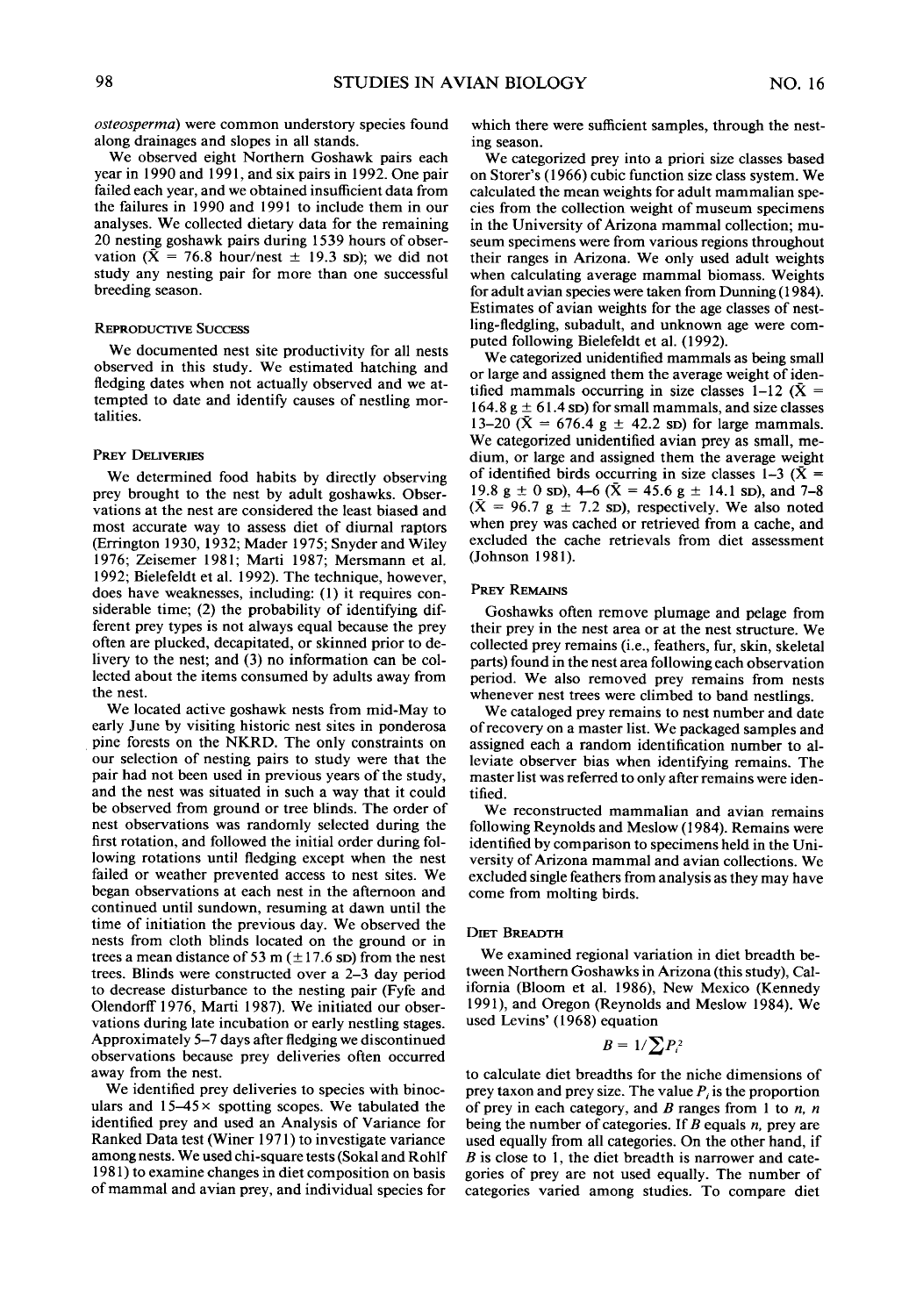| <b>Species</b>                 | N   | Percent<br>observed | Percent<br>biomass |
|--------------------------------|-----|---------------------|--------------------|
| Golden-mantled ground squirrel | 86  | 28.0                | 14.9               |
| Cottontail rabbit              | 41  | 13.3                | 26.1               |
| Chipmunk                       | 38  | 12.4                | 2.0                |
| Steller's Jay                  | 33  | 10.7                | 2.7                |
| Red squirrel                   | 31  | 10.1                | 5.8                |
| Tassel-eared squirrel          | 26  | 8.5                 | 15.0               |
| Rock squirrel                  | 18  | 5.9                 | 9.8                |
| Northern Flicker               | 16  | 5.2                 | 1.5                |
| Total                          | 289 | 94.1                | 77.8               |

**TABLE 1. SPECIES CONTRIBUTING 2 5 .O% OF THE IDENTIFIED PREY DELIVERED TO NORTHERN GOSHAWK NESTS, NORTH KAIBAB RANGER DISTRICT, KAIBAB NATIONAL FOREST, ARIZONA, 1990-1992** 

**breadths among regions we standardized diet breadth values with the equation** 

$$
B_{\text{standard}} = (B-1)/(n-1)
$$

**(Reynolds and Meslow 1984), which allows diet breadths to be compared on a scale of 0 to 1, the larger the value corresponding to increasing breadth of diet.** 

## **RESULTS**

## **REPRODUCTIVE SUCCESS**

Goshawks had a nestling rate of  $2.4 \pm 0.7$  sp and  $2.6 \pm 0.5$  sp nestlings per active (reached at **least incubation) and successful (fledged young) nest, respectively. Forty-two of 53 nestlings sur**vived to fledge, with a fledging rate of  $1.9 \pm 1.0$  $SD$  and  $2.2 \pm 0.7$  SD fledglings per active and **successful nest, respectively. We identified Great**  Horned Owl (Bubo virginianus) predation as the **principal cause of nestling mortality (45.4%; N = 5) at our study nests, and a likely factor in some of the unidentified causes of death (36.4%;**   $N = 4$ ). The other identified cause of nestling mortality was falling from the nest  $(18.2\%; N =$ **2).** 

## **PREY DELIVERIES**

**We observed a mean delivery rate of 0.25 prey items/hour, and identified 370 (97%) of the prey items to class. Only mammals (76%) and birds (24%) were delivered to the nest. We identified 24 1 (89.2%) ofthe mammal prey items to at least genus. We identified 59 (65.6%) of the avian prey**  to species, and six to the Family *Picadae* (6.7%); **seven mammalian genera and eight avian genera were represented in goshawk diets.** 

**There was no difference in the mean prey rank**  between nests ( $\chi^2 = 5.0$ , df = 19, P = 0.99) for prey species contributing  $\geq 5.0\%$  of the diet. Thus, **we pooled the data from all nests to characterize the diet of the goshawk population. Mammalian**  prey contributing  $\geq 5.0\%$  of the identifiable prey **were golden-mantled ground squirrels, cottontail**  rabbits (Sylvilagus spp.), chipmunks (Tamias **spp.), red squirrels, tassel-eared squirrels (Sciu-**

rus *aberti*), and rock squirrels (*Spermophilus var*iegatus) (Table 1). Steller's Jays (Cyanocitta stelleri) and Northern Flickers (Colaptes auratus) were the only avian species contributing  $\geq 5.0\%$ **of identifiable prey (Table 1).** 

**We found no significant difference in the proportions of mammal and avian prey taken**  through the nesting season ( $\chi^2$  = 8.9, df = 4, P **= 0.06) over 10 day intervals. Neither were there significant differences through the nesting season in the proportions of the three most frequent goshawk prey, golden-mantled ground squirrels**   $(x^2 = 14.9, df = 9, P = 0.09)$  over 5 day intervals, or cottontail rabbits ( $\chi^2 = 4.1$ , df = 4, P = 0.39) and chipmunks ( $\chi^2$  = 5.6, df = 4, P = 0.23) over **10 day intervals. Insufficient samples prevented analysis of cottontail rabbit and chipmunk use over five day intervals.** 

#### **PREY BIOMASS**

**We used only prey delivered to the nest when computing biomass of goshawk prey. Mammals accounted for 94% and birds accounted for 6% of the biomass in goshawk diets. Only mammals**  contributed  $\geq 5.0\%$  of the biomass, with cotton**tail rabbits, golden-mantled ground squirrels, and tassel-eared squirrels accounting for most of the biomass (Table 1).** 

# **PREY REMAINS**

**Mammals accounted for 47.5% and birds accounted for 52.5% of the remains collected (N = 179) at the 20 study nests. Cottontail rabbits (N**   $=$  49), Steller's Jays (N  $=$  47), and Northern Flickers  $(N = 22)$ , the three species represented **most frequently in remains, accounted for 65.6% of all remains.** 

## **DIET BREADTH**

**Though goshawks from different regions have similar diet breadth, the goshawks on the NKRD use the available prey slightly less equitably than goshawks in the other regions (Table 2). Size class of prey used by goshawks on the NKRD was also**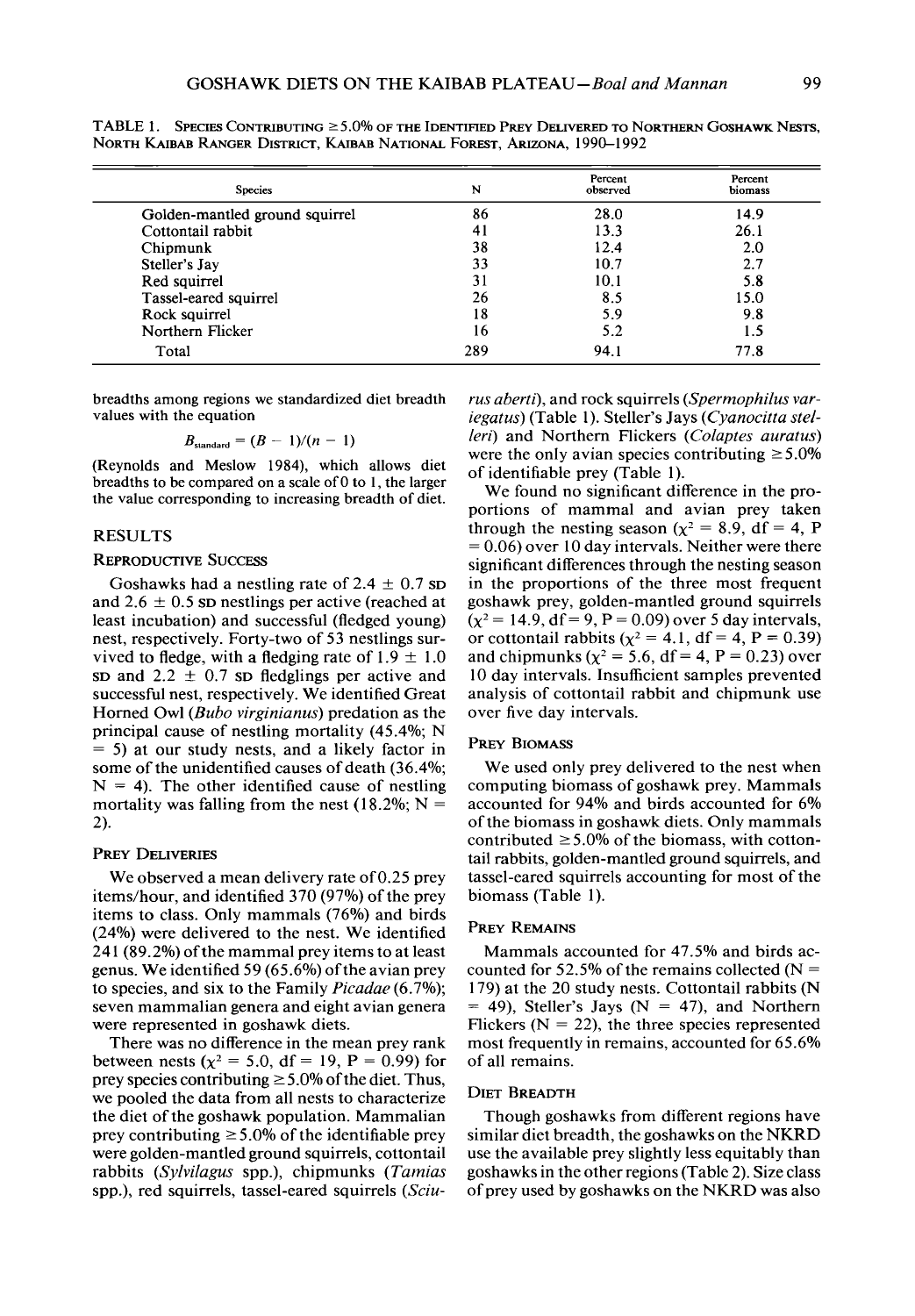|                    |              | Food niche breadth                                |                                      |                            |
|--------------------|--------------|---------------------------------------------------|--------------------------------------|----------------------------|
|                    | <b>Nests</b> | Prey genera <sup>1</sup><br>(total no.<br>genera) | Size class<br>(total no.<br>classes) | Source                     |
| Direct observation |              |                                                   |                                      |                            |
| Arizona            | 20           | 0.32(15)                                          | 0.33(9)                              | This study                 |
| New Mexico         | 8            | 0.62(9)                                           | 0.47<br>(6)                          | Kennedy (1991)             |
| Prey remains       |              |                                                   |                                      |                            |
| Arizona            | 20           | 0.29(18)                                          | 0.25(11)                             | This study                 |
| California         | 114          | 0.41(21)                                          | 0.30(12)                             | Bloom et al. (1986)        |
| New Mexico         | 8            | 0.36(22)                                          | 0.39(10)                             | Kennedy (1991)             |
| Oregon             | 4            | 0.42(30)                                          | 0.38(14)                             | Reynolds and Meslow (1984) |

**TABLE 2. STANDARDIZED FOOD NICHE BREADTH OF BREEDING NORTHERN GOSHAWKS IN ARIZONA, CALIFORNIA, NEW MEXICO, AND OREGON BASED ON NUMBER OF PREY GENERA** 

**We pooled Sphyrapicus and Picoides due to difficulty in distinguishing between them during direct observations.** 

**similar to the goshawks from other regions (Table 2).** 

## **DISCUSSION**

#### **REPRODUCTION**

**We studied nests that were active and in late incubation or early nestling stages. Thus, our data on reproduction do not take into account goshawk nests that failed prior to reaching at least late incubation. Nor did we determine the frequency of failed eggs in successful nests. Though it is uncommon for accipiters to experience reproductive losses early in the breeding cycle (Snyder and Wiley 1976) there is a potential bias in our observed rate of 1.9 fledglings per active nest.** 

**Nestling goshawks in successful nests on the NKRD have a high probability (84%) of fledging. Mortality at our study nests appeared to be related to factors other than food availability. For example, Great Horned Owl predation was the single greatest factor contributing to nestling mortality. Only one of the three nesting failures we observed was due to factors other than predation. Eggs in this nest failed to hatch in 1990, but the same nest produced 2-3 young in the following years. One possible cause of the failure was disturbance by a slash cutting crew operating**  within 100 m of the nest for  $\geq$  2 days during **incubation. This disturbance may have kept the female away from the nest long enough to allow the eggs to chill.** 

**Our data suggest that food availability was not limiting goshawk productivity at the active nests we studied in ponderosa pine forests on the NKRD during 1990-l 992.** 

## **PREY FREQUENCY AND BIOMASS**

**Northern Goshawks purportedly possess an inherent inclination to prey on avian species (Sutton 1925). This suspected proclivity has been**  **supported by numerous studies of diet during the breeding season in which avian prey accounted for 255% ofthe diet (Meng 1959, Opdam 1975, Reynolds and Meslow 1984, Bloom et al. 1986, Widen et al. 1987). These studies used the indirect methods of pellet analysis and/or prey remains identification to determine goshawk diets. Many early anecdotal accounts of goshawk nesting behavior, however, suggest that goshawks take a greater proportion of mammals than these studies indicate (Sutton 1925, Gromme 1935, Dixon and Dixon 1938).** 

**Our data, based on direct observations, indicate a 3: 1 mammal to avian ratio in the diets of goshawks in our study on the NKRD. To our knowledge, this is the largest proportion of mammals reported in the diet of a breeding goshawk population. In addition, mammals accounted for 94% of the biomass due to the larger body size of most mammalian prey compared to avian prey. The high use of mammalian prey may be a phenomena associated with the forest structure and available prey found in our study area, or it may be common to the species across its range but only apparent through direct methods of diet analysis (Boa1 and Mannan, unpubl. data).** 

**Reynolds et al. (1992) recommended that habitat for Northern Goshawks be managed for the 14 prey species that are consistently used by goshawks. Although preliminary information from our study was part of the database used to develop the management recommendations, our final results further support this aspect of the recommendations. All 14 of the listed species occurred in goshawk diets on the NKRD. In addition, six of the seven species accounting for 25% of the goshawk diets on the NKRD are among the 14 listed prey species in the management recommendations. The single exception is rock squirrels, which the recommendations list as a potential prey species for which importance is unknown (Reynolds et al. 1992).**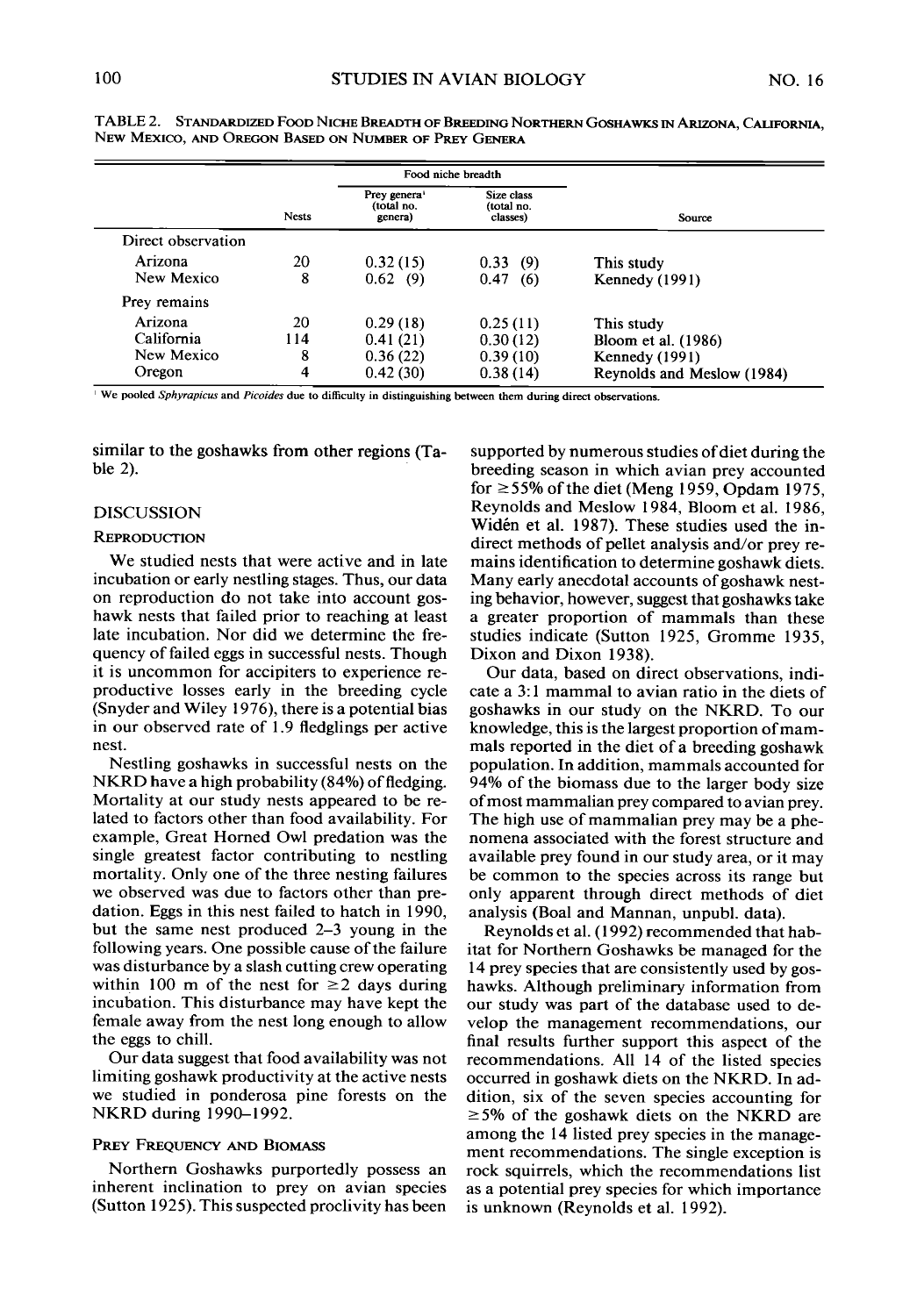**Goshawks on the NKRD use the available prey less equitably than is reported elsewhere. This is probably a reflection of predation on goldenmantled ground squirrels at a rate of > 2: 1 over any other species. Ground squirrels are undoubtedly an important part of goshawk diet during the nesting season. A dependence upon one prey species could conceivably lead to a decline in a predator population if that prey species declined (Dymond 1947, Craighead and Craighead 1956, McGowan 1975, Newton 1979). We think this is unlikely on the NKRD because the prey base of goshawks, though inequitably used, is varied**   $(\geq 19$  species) and is likely to buffer affects of **individual prey species fluctuations. The inequitable pattern of predation may be a functional response to the most abundant or available prey species, which appears to have been the goldenmantled ground squirrel during this study. It is possible that during periods when ground squirrels are less abundant, goshawks shift to other species that may be more abundant. Long-term studies of goshawk diet and long-term monitoring of the abundance of prey populations will be necessary to address this issue.** 

#### **ACKNOWLEDGMENTS**

**We thank B. Baker, B. Bibles, E. Bibles, R. Brown, M. Collins, N. Kamovsky, and E. Steadman for assistance with the field work; D. Smith for his help and logistical support with our concurrent studies; and R. Reynolds and his crews for assistance and logistical coordination of our concurrent studies. V. Meretsky provided much appreciated guidance with the statistical analysis. The North Kaibab Ranger District and the Arizona Game and Fish Department provided housing and logistical support. P. Krausman, W. Shaw, and two anonymous reviewers provided many valuable suggestions on the manuscript. This study was funded by a challenge-cost-share agreement between the USDA Forest Service, Southwestern Region, and the University of Arizona. Additional funding was provided by Kaibab Forest Products, the Arizona Wildlife**  Federation's Michael Halle Award, and the Arizona **Falconer's Association.** 

# **LITERATURE CITED**

- **BIELEFELDT, J., R. N. ROSENFIELD, AND J. M. PAPP. 1992. Unfounded assumptions about diet of the Coopers ' Hawk. Condor 941427-436.**
- **BLOOM, P. H., G. R. STEWART, AND B. J. WALTON. 1986. The status of the Northern Goshawk in California, 1981-1983. Calif. Dep. Fish and Game, Wild]. Manage. Branch, Adm. Rep. 85 1.**
- **CRAIGHEAD, J. J., AND F. C. CRAIGHEAD. 1956. Hawks, owls and wildlife. Dover, New York, NY.**
- **CROCKER-BEDFORD, D. C. 1990. Goshawk reproduc**tion and forest management. Wildl. Soc. Bull. 18: **262-269.**
- **DIXON, J. B., AND R. E. DIXON. 1938. Nesting of the western goshawk in California. Condor 40:3-l 1.**
- **DUNNING, J. B., JR. 1984. Body weights of 686 species of North American birds. West. Bird Banding Assoc. Monogr. No. 1.**
- DYMOND, J. R. 1947. Fluctuations in animal popu**lations with special reference to those of Canada. Trans. Roy. Sot. Can. 41:1-34.**
- **ERRINGTON, P. L. 1930. The pellet analysis method of raptor food habits study. Condor 32~292-296.**
- **ERRINGTON, P. L. 1932. Technique of raptor food habits study. Condor 34:75-86.**
- **FYFE, R. W., AMY R. R. OLENDORFF. 1976. Minimizing the dangers of nesting studies to raptors and other sensitive species. Can. Wildl. Serv. Occas. Pap. No. 23.**
- GROMME, O. J. 1935. The goshawk (Astur atricapillus **atricapillus) nesting in Wisconsin. Auk 52: 15-20.**
- **HANTAGE, E. 1980. The efficiency of hunting in some birds of prey. J. Omith. 121:200-201.**
- JOHNSON, D. R. 1981. The study of raptor popula**tions. Univ. Press of Idaho, Moscow, ID.**
- **KENNEDY, P. L. 1988. Habitat characteristics of**  Cooper's Hawks and Northern Goshawks nesting in **New Mexico. Pp. 218-227 in R. L. Glinski, B. G. Pendleton, M. B. Moss, M. N. Lefranc, Jr., B. A. Millsap, and S. W. Hoffman (eds.), Proceedings of the Southwest raptor management symposium and workshop. Natl. Wildl. Fed. Sci. Tech. Ser. No. 11.**
- **KENNEDY, P. L. 1991. Reproductive strategies of**  Northern Goshawks and Cooper's Hawks in north**central New Mexico. Ph.D. diss. Utah State Univ., Logan, UT.**
- KENWARD, R. 1982. Goshawk hunting behavior, and **range size as a function offood and habit availability. J. Anim. Ecol. 5 1:69-80.**
- **KENWARD, R., AND P. WIDEN. 1989. Do goshawks need forests? Some conservation lessons from radio tracking. Pp. 561-567 in B.-U. Meyburg and R. D. Chancellor (eds.), Raptors in the modem world. World working group on birds of prey and owls, London, U.K.**
- **LEVINS, R. 1968. Evolution in changing environments: some theoretical explorations. Princeton Univ. Press, Princeton, NJ.**
- **MADER, W. J. 1975. Biology of the Harris' Hawk in southern Arizona. Living Bird 14:59-85.**
- **MARTI, C. D. 1987. Raptor food habits studies. Pp. 67-80 in B. G. Pendleton, B. A. Millsap, K. W. Cline, and D. M. Bird (eds.), Raptor management techniques manual. Natl. Wildl. Fed., Sci. Tech. Ser. No. 10.**
- **MCGOWAN, J. D. 1975. Distribution, density, and productivity of goshawks in interior Alaska. Fed. Aid Wildl. Rest. Proj. Rep. Job 10.6R. Alaska Fish and Game Dept., Juneau, AK.**
- MENG, H. 1959. Food habits of nesting Cooper's **Hawks and goshawks in New York and Pennsyl**vania. Wilson Bull. 71:169-174.
- **MERSMANN, T. J., D. A. BUEHLER, J. D. FRASER, AND J. K. D. SEEGAR. 1992. Assessing bias in studies of Bald Eagle food habits. J. Wildl. Manage. 56:73- 78.**
- **MOORE, K. R., AND C. J. HENNY. 1983. Nest site characteristics of three coexisting accipiter hawks in northeastern Oregon. J. Raptor Res. 17:65-76.**
- **NEWTON, I. 1979. Population ecology of raptors. Buteo Books, Vermillion, SD.**